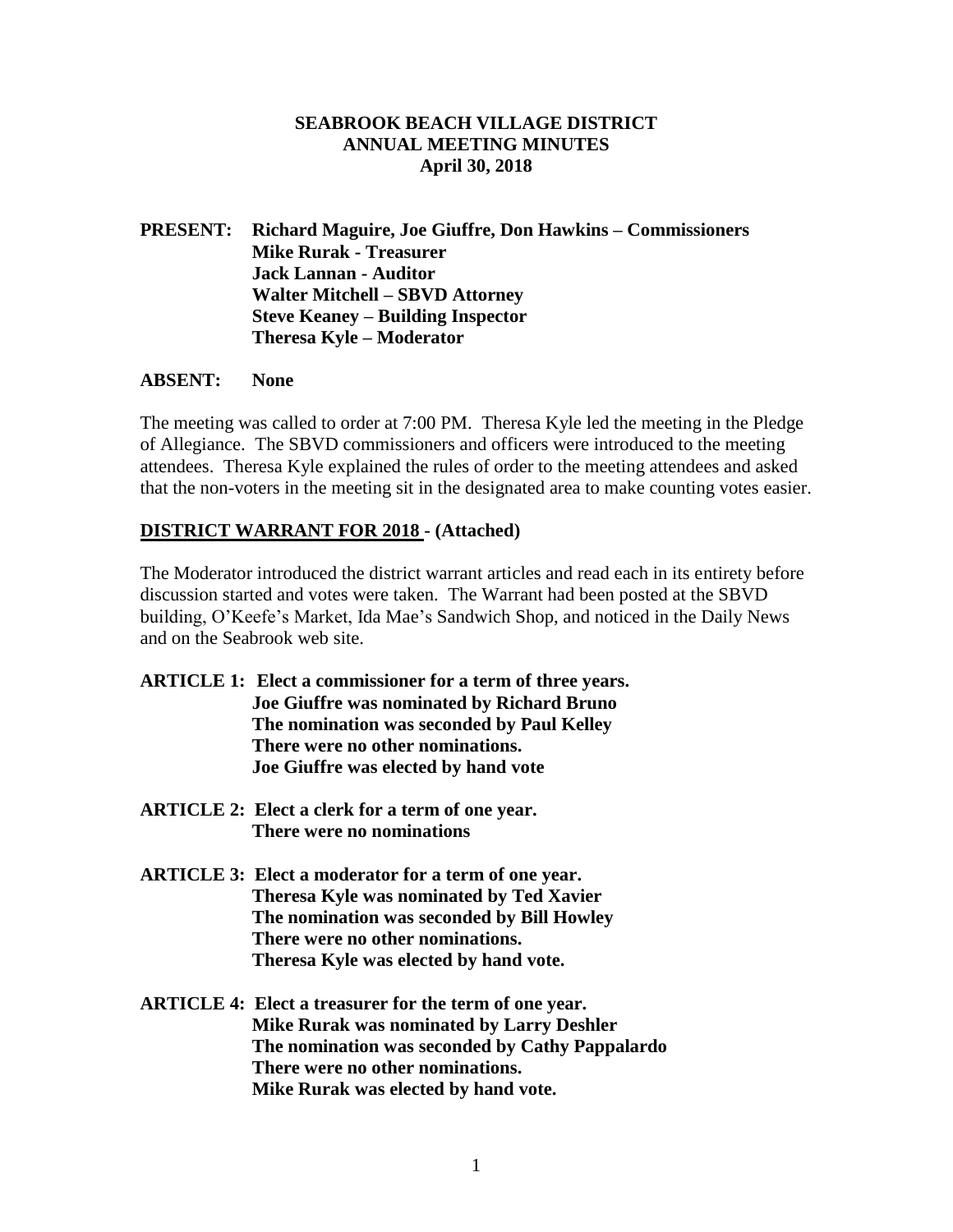- **ARTICLE 5: Elect an auditor for a term of one year. Jack Lannan nominated by Doris Sweet The nomination was seconded by Ted Xavier There were no other nominations. Jack Lannan was elected by hand vote.**
- **ARTICLE 6: To see if the District will raise and appropriate seventy nine thousand dollars (\$79,000) to be used for general expenses and legal fees for the District.**

#### **Motion to approve Article 6 was made by Paul Kelley The motion was seconded by Ted Xavier**

Dick Maguire reviewed the 2017 financial statements and compared the 2017 actual spending to the 2018 proposed budget. (Handouts attached) Maguire answered several questions pertaining to the 2017 spending and the 2018 budget.

**The Moderator called for a vote on article 6: Article 6 passed by a hand vote.**

**ARTICLE 7: To see if the District will vote to approve the donation of Ten Thousand dollars (\$10,000) from District funds to the Town of Seabrook 250th Anniversary Celebration to be held August 4th thru August 19, 2018.**

> **Motion to approve Article 7 was made by Ted Xavier The motion was seconded by Frank Leone**

Ted Xavier provided some background information about the events to be held as part of the 250th celebration. Dick Maguire answered several questions about how the donation related to the budget, how much other money had been raised and if the donation was legal. Attorney Mitchell said the donation was legal because it was being used for a public purpose.

**The Moderator called for a vote on Article 7. Article 7 passed by a hand vote.**

**ARTICLE 8: To transact any and all business that may legally come before the meeting. No new business came before the meeting.**

**The meeting was adjourned.**